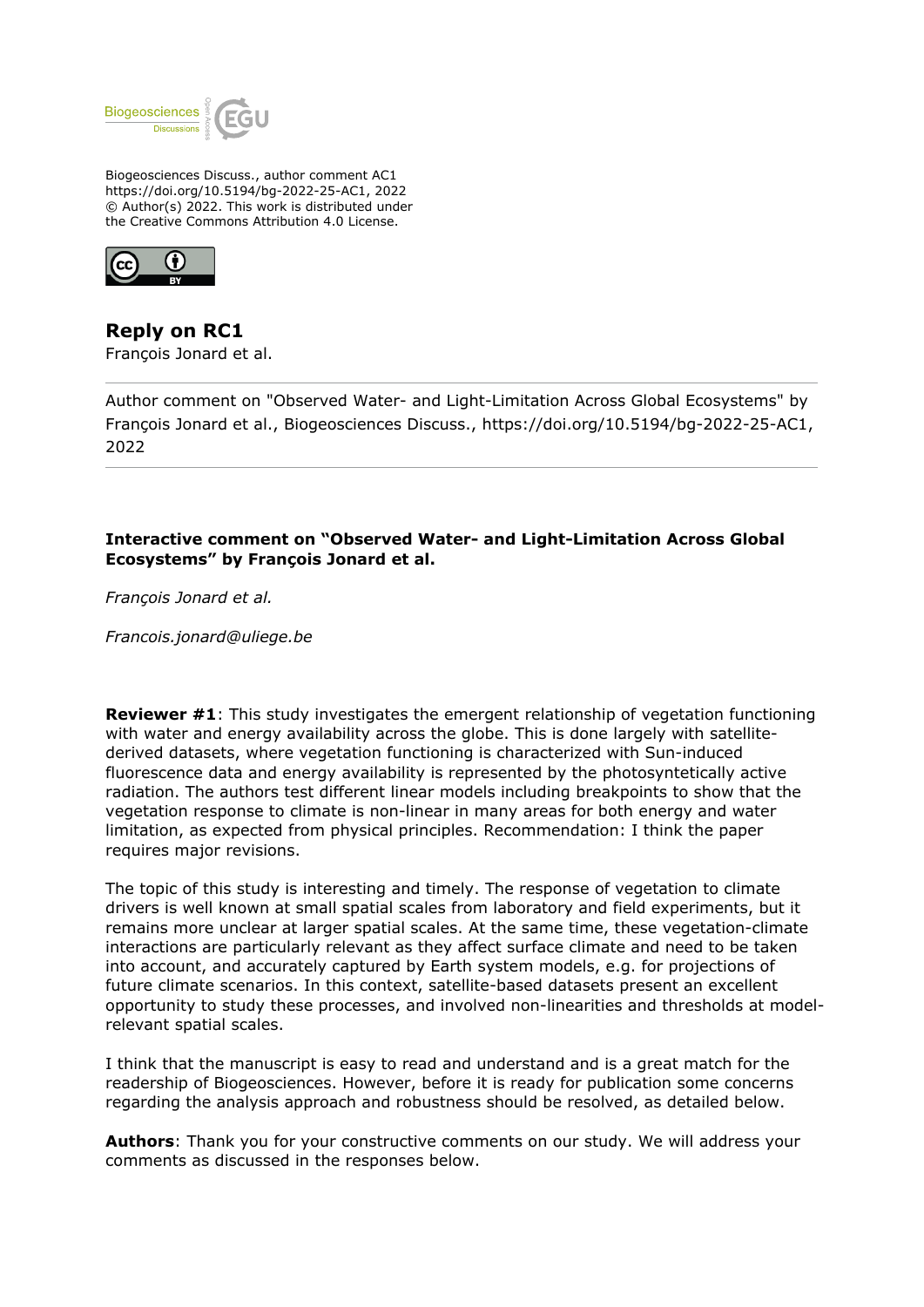## General comments:

(1) I think the fact that the seasonal cycles are not removed from the SIF, PAR and soil moisture data is a major shortcoming in this analysis. This way, confounding impacts by for example temperature can introduce artifacts in the results. For example, the positive correlation between soil moisture and SIF across a band across Canada in Figure 2 does not make sense from a physical point of view and could be related to such effects. I realize that the authors mention this point in section 4.3, and think it would be important if they could actually demostrate the negligible impact of the seasonal cycles by showing that similar results can be obtained with a shorter growing season of 1-2 months. Another way could be a synthetic experiment with e.g. evapotranspiration, radiation and soil moisture data from reanalysis where a similar time period can be used and the analysis can be done without removing the seasonal cycle (as here), and with the removal (while a representative seasonal cycle can be computed from many available years).

**Authors R1**: We agree with the reviewer's comment, and will deal with non-stationary seasonal effects more directly. Due to the signal-to-noise ratio inherent to remotely sensed SIF, we were concerned that further subsetting the time series would inhibit proper parameter estimation. We will perform the analysis on 3-4 months (for comparison with our 6-month analyses), though we expect the sample size may be too low. However, we will also reassess the parameter estimates using deseasoned anomalies of SIF, PAR, and soil moisture. In these analyses, we still need the mean magnitudes to find regimes – regimes are dependent on the magnitude of the state variables. Determining the soil moisture and PAR thresholds will follow still from the analysis on the mean state (Figs. 6b and 7b). We will then use those thresholds to estimate the slopes in the respective limiting regimes for PAR and SIF based on deseasoned SM, PAR, and SIF. We expect that this will provide a test for the role of seasonality on the results.

(2) There is no consideration of uncertainty for the performed analyses. In this context it would for example be informative to see some goodness-of-fit metric for the for the chosen model type (linear/two-regime/zero-slope), and possibly to introduce another category in case no reasonable fit was found for any of these types. Further, it would be interesting to which extent the model selection holds when for example synchronous bootstrapping would be performed for soil moisture and the other investigated variable. Moreover, in this context it would also be relevant to understand to which extent the results depend on the selected input datasets. I appreciate that the authors mention this aspect in section 4.3 in the case of alternative SIF datasets and think it would be important to demonstrate this in the supplementary material. Additionally, also the role of the soil moisture dataset should be tested by replacing the SMAP data with e.g. satellitederived ESA-CCI soil moisture (https://www.esa-soilmoisture-cci.org/data) or upscaled insitu soil moisture from the SoMo dataset (https://springernature.figshare.com/collections/ Global soil moisture from in situ measurements using machine learning - SoMo ml/ 5142185).

**Authors R2**: We agree with the importance of considering the uncertainty in our results (and in results more broadly). Our goal here is to provide analyses of the spatiotemporal patterns of physical light and water limitation on SIF. Major sources of error in these analyses include: 1) observation errors from all of the data streams (SIF, SM, PAR), 2) model structural errors, 3) parameter estimation errors, and 4) omitted variable effects. We should be more clear on these sources of uncertainty in our discussion, and will add manuscript text to clarify each of these and their roles.

In our revision, we will quantify these more directly as possible. Our models (simple piecewise linear) are intentionally simplistic to allow readers to understand the model structural limitations. To quantify these, we propose to show the coefficient of determination (R2) of the fit for each pixel.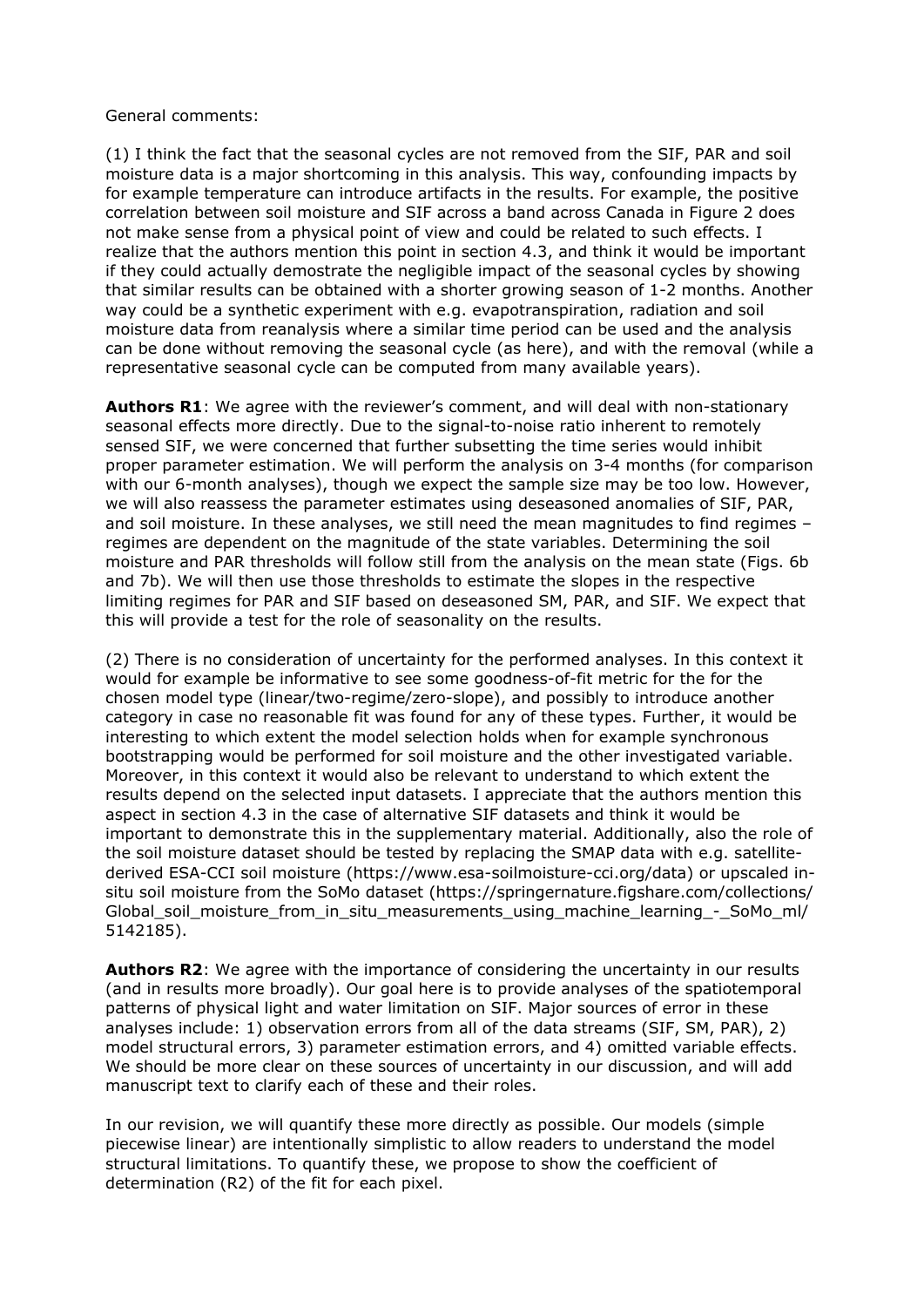Observational errors are important as well, particularly when they are likely to be of similar or larger magnitude than the errors of using simple empirical methods. While it would be possible to perform the same analyses on different soil moisture data sets, we wish to avoid data sets that 1) significantly rely on modeled relationships between surface variables, 2) perform rescaling to match different sensors and microwave properties, or 3) will have major spatial representativeness uncertainties in comparison with aggregate SIF and PAR. This limits us to either the SMOS or SMAP datasets, which have a trade-off between a longer data record (SMOS) or low-level radio-frequency interference mitigation (SMAP). We selected SMAP in this case, particularly in the face of noisy data streams from satellite SIF observations. We don't feel that the addition of more SM data sets is likely to add physical insight, it will lead towards more of a combinatorial data set comparison study, which is not our intent. That said, SIF is both far noisier and a more complex proxy of ecosystem productivity status (as compared to satellite soil moisture), and we do see real benefit in terms of the robustness of response of physical relationships in assessing the impact of different SIF datasets rather than soil moisture datasets. Following the reviewer's suggestion, we propose to present the impact of different SIF data sets. The impact of the SIF dataset (TROPOMI vs GOME-2) will be demonstrated in the supplementary material only to qualitatively provide an uncertainty test on the overall spatial patterns of parameters rather than provide an analysis of differences of the datasets.

To evaluate the interactions between observation errors and our parameter estimation process, we could also perform a bootstrapping procedure to estimate the variance of the soil moisture threshold and slope on a randomly selected subset of pixels. We expect this to be of minimal utility to our main objective of giving first-order analyses of the spatiotemporal patterns of water and light limitation (rather than creation of a parameter data set), and suggest that this is beyond the scope of the article.

(3) I like that the authors recognize and determine non-linearities in the soil moistureclimate relationships. I think they could move a bit further in this direction by assessing the degree of non-linearity, for example as the difference in BIC scores between linear and non-linear models in each grid cell, or using the bootstrapping approach mentioned above. Further, it would be interesting to evaluate the spatial distribution of non-linearities as displayed in Figures 6a and 7a against climate and land surface characteristics, as done for the thresholds.

**Authors R3**: While we appreciate the path the reviewer suggests here, we also need to frame the purpose of such analyses in this study. We are using non-linearity as a model structural representation of limitation versus non-limitation regimes for SM and PAR. This is based on well-understood theory that if one variable is abundant, its marginal changes likely have no impact as a predictor (see for example citations below for thresholding relationships of some land surface variables). Our two-regime model then treats all limitation behavior as linear, which is oversimplified, but valuable as a first-order demonstration of the existence of limitation regimes, and to quantify how common each regime is for a location. The degree of nonlinearity will be a function of some landscape characteristics, but also of the local exogeneous forcings (e.g., the patterns of rainfall that might lead one location to switch between water and energy limited regimes). Disentangling these is not straightforward, and we wish to be careful to not oversimplify this for readers.

Furthermore, statistical tests for how nonlinear a relationship is rely on an assumption of the functional form of the nonlinearity, and therefore any metric for the "degree of nonlinearity" that would result from such a test is a large function of this assumed relationship. Our functional form (linear in the limitation regime, constant in the nonlimitation regime) is the simplest possible for regime definition, but not optimal for characterizing the full shape of a non-linear limitation relationship. To do so would require,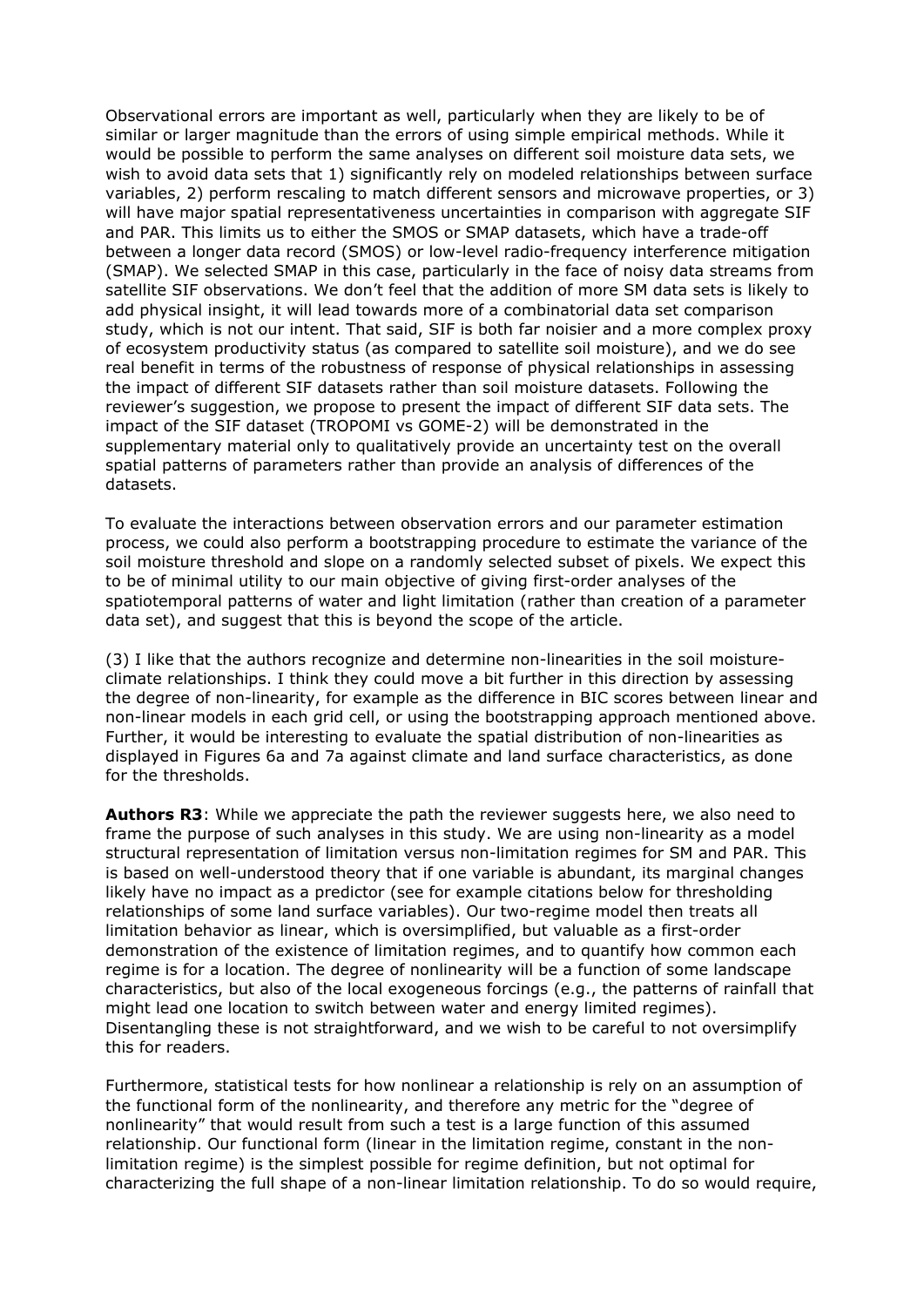1) more theoretical understanding of what these shapes should be, and 2) a full sampling of the exogenous forcings space, which is not possible in "natural experiments" such as this.

Additionally, we stress that our current test is already effectively a test for whether the relationship is nonlinear. The current model (see Fig 4) tests for whether or not linearity suffices to describe the relationships between SM and SIF and PAR and SIF. If a BIC score for the two-regime linear model is lowest, this means that linear behavior does not suffice. Differences in BIC scores are often used heuristically to compare goodness of fit between models, but do not have interpretable meaning in comparing one pixel to another (i.e., across data sets). Since inter-dataset comparison of information criteria is not possible, we propose to instead compute the AIC and QIC parameters to show whether other information criteria also detect nonlinearity (the existence of dual regimes) in the same pixels that BIC does. We expect BIC will be the most conservative of the common information criterion (among AIC, QIC, and BIC) which will tend to penalize and reject higher-order (nonlinear) models to a greater degree. Therefore, AIC and QIC may select dual regimes (nonlinearity) more readily.

## References:

Hydrological storage length scales represented by remote sensing estimates of soil moisture and precipitation. Akbar, R., DJ Short Gianotti, KA McColl, E. Haghighi, GD Salvucci, and D. Entekhabi - Water Resources Research, 2018

Soil and atmospheric controls on the land surface energy balance: A generalized framework for distinguishing moisture $\square$ limited and energy $\square$ limited evaporation regimes, E Haghighi, DJ Short Gianotti, R Akbar, GD Salvucci… - Water Resources Research, 2018

Satellite and station observations demonstrate water availability's effect on continental□scale evaporative and photosynthetic land surface dynamics, DJ Short Gianotti, AJ Rigden, GD Salvucci… - Water Resources Research, 2019

Landscape□Scale Plant Water Content and Carbon Flux Behavior Following Moisture Pulses: From Dryland to Mesic Environments, AF Feldman, A Chulakadabba, DJ Short Gianotti… - Water Resources Research, 2021

Satellite□based assessment of land surface energy partitioning-soil moisture relationships and effects of confounding variables, AF Feldman, DJ Short Gianotti, IF Trigo, GD Salvucci… - Water Resources Research, 2019

 (4) I appreciate the analysis of the spatial patterns of the thresholds displayed in Figure S3 against climate and land surface characteristics. I think this analysis should additionally cover the role of the vegetation type (averaged across each grid cell), as this also affects the SIF-climate relationships. I realize this is mentioned by the authors in the conlusions section, and encourage them to include this into the analyses.

**Authors R4**: We propose to add a figure assessing the spatial patterns of the thresholds as a function of vegetation types using IGBP land cover classifications.

(5) I did not quite understand why LAI was only obtained from a relatively short 4.5 year period only. The MODIS record extents further back in time, and a longer data record would allow to infer a more robust seasonal cycle.

**Authors R5**: We propose to use MODIS data from 2003 to 2020 to get the seasonal vegetation cycle to generate more confidence in the vegetation seasonality.

Specific comments: